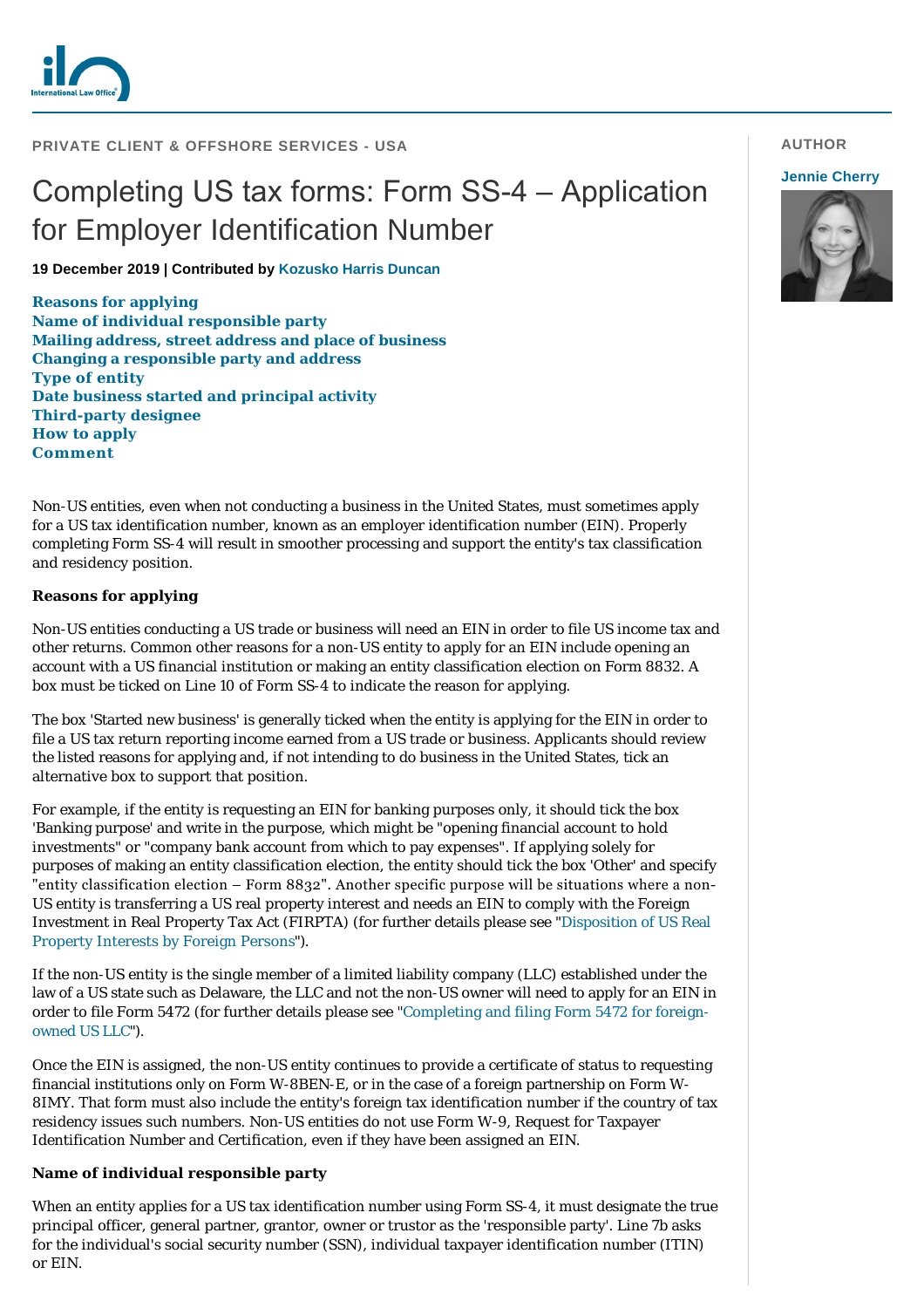An entity's responsible party must be an individual, unless the entity is a government entity. This individual is the natural person who ultimately owns or controls the entity or exercises ultimate effective control over the entity. The responsible party should have a level of control over, or entitlement to, the funds or assets in the entity that, as a practical matter, enables that individual, directly or indirectly, to control, manage or direct the entity and the disposition of its funds and assets. If there is more than one responsible party, the entity may name whichever party the entity wants the Internal Revenue Service (IRS) to recognise as the responsible party. The ability to fund the entity or the entitlement to the property of the entity alone, without any authority to control, manage or direct the entity, does not cause the individual to be a responsible party.

Notwithstanding the foregoing, even following the IRS announcement that individuals must be responsible parties, in situations where the entity applying for the EIN is non-US, IRS agents have accepted Form SS-4 with another entity listed as the responsible party so long as an individual signs the form and includes their title with authority to sign on behalf of the entity responsible party. Responses from IRS agents can vary and the instructions seem clear, but since a non-US entity can apply via telephone, in situations where an individual is not the true owner, principal officer, general partner, grantor or trustor, it may be worth discussing an entity responsible party with the agent.

The IRS does not permit the use of nominees to obtain tax identification numbers. All applications must disclose the name and taxpayer identification number of the true owner, principal officer, general partner, grantor or trustor. A nominee is not one of these people. The IRS is considering several ways to identify the responsible parties of entities and will continue to pursue enforcement actions to prevent the misuse of tax identification applications.

When planning for international family succession structures, it is possible that the individual who owns or has ultimate effective control over the entity is not a US person and does not have a US tax identification number. In which case, the instructions to Form SS-4 indicate that Line 7b is to be left blank if the responsible party does not have and is ineligible to obtain a SSN or ITIN. Typing in "foreign" on Line 7b has been accepted. When a trust (whether foreign or domestic) with a professional trust company as trustee applies for an EIN, the responsible party must be an individual. If the grantor is deceased or otherwise not involved with the trust administration, an individual trust officer can be named. In that situation, the EIN of the trust company on Line 7b has been accepted where a US trust officer would prefer not to use their SSN.

## <span id="page-1-0"></span>**Mailing address, street address and place of business**

The mailing address provided on Form SS-4 should be used on all tax returns. The mailing address should be the one where the entity would like to have IRS correspondence sent. Because the IRS sends notices, confirmations, requests for additional information and even conducts audits by mail, it is important to provide a full and accurate address where mail will be received and regularly collected.

If the entity's street address is different from its mailing address, Form SS-4 must include that address as well. In addition to mailing and street addresses, Line 6 should not be left blank and should specify the country and state where the entity's principal business is located. If Line 6 does not match the mailing address, the entity's street address in the country of principal business should be included. Line 9b goes on to ask for the foreign country where a corporation was incorporated. Responses should be kept consistent throughout the form. If the entity takes the position that it is not tax resident in the country of its mailing address, a place of business and street address, which may be that of the entity's registered office, will help to support the tax position.

## <span id="page-1-1"></span>**Changing a responsible party and address**

An entity's IRS records should be kept up to date. Form 8822-B should be used to notify the IRS if the entity changes its business mailing address, location or responsible party. Form 8822-B must be filed regardless of whether the entity is engaged in a US trade or business.

# <span id="page-1-2"></span>**Type of entity**

Form SS-4, Line 8a asks if the entity is an LLC or a foreign equivalent (eg, a flow-through entity for local tax purposes). If yes, the number of LLC members is provided on Line 8b, and Line 8c asks if the LLC was organised in the United States. For US tax purposes, an LLC may be treated as a partnership or corporation or be disregarded as an entity separate from its owner.

Line 9a then requires that a box be ticked to indicate the 'Type of entity'. By default, a non-US entity with limited liability will be a corporation, including a foreign equivalent LLC. If a foreign eligible entity with a single member is requesting an EIN for purposes of filing Form 8832 to elect classification as a disregarded entity, the box 'Other' should be ticked and "foreign disregard entity" written on the line provided.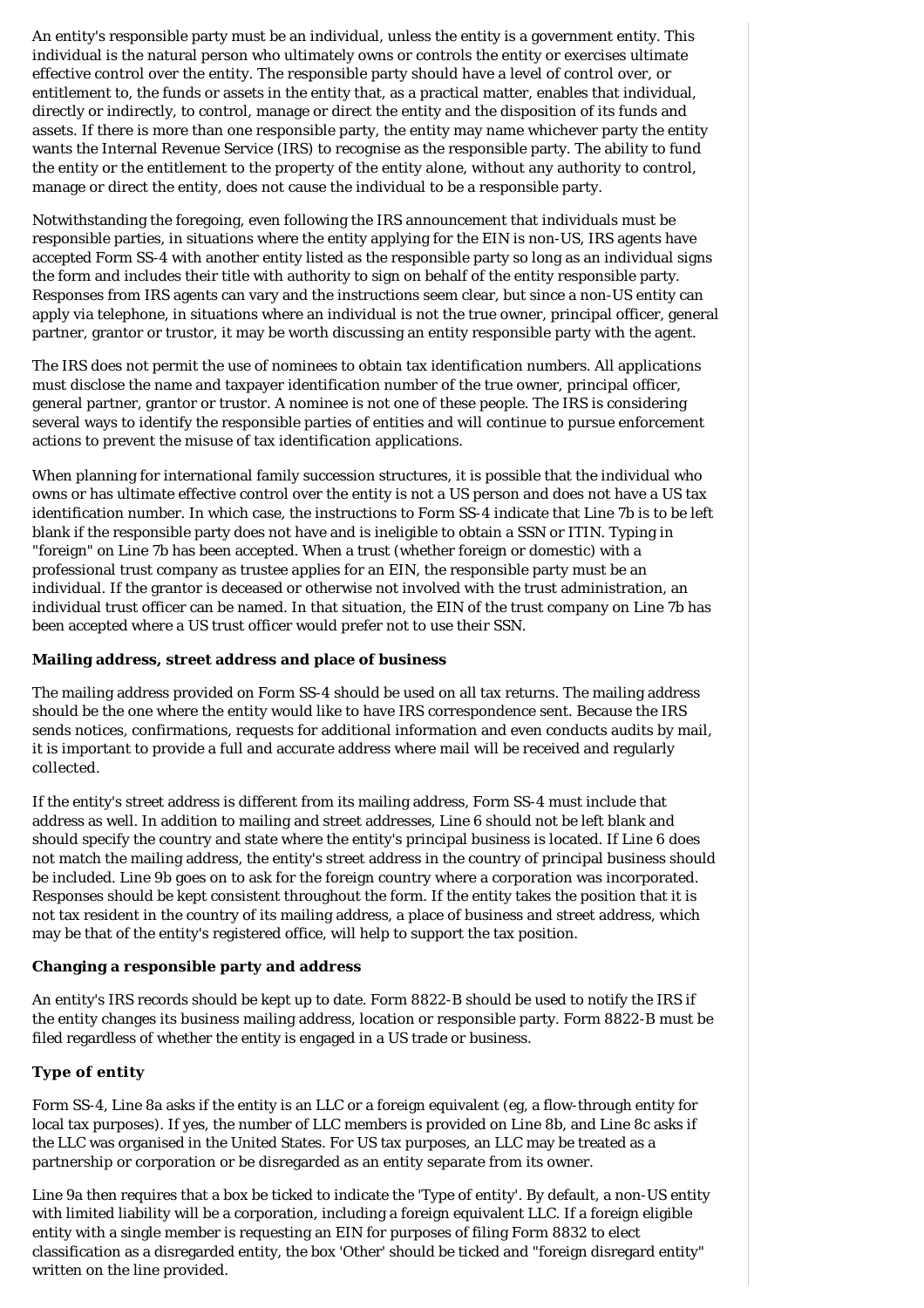# <span id="page-2-0"></span>**Date business started and principal activity**

Responses from IRS agents reviewing the SS-4 can vary and agents can request additional information. Where a non-US entity has been in existence for some time, agents have questioned why the entity has not previously applied for an EIN when Line 11 has a business start date in the past. Completing Line 11 with the date on which the need for an EIN became relevant has been accepted. Likewise, IRS agents have questioned principal activity of just "holding company" but accepted "investment holding company" and "holding company (real estate)".

# <span id="page-2-1"></span>**Third-party designee**

A third-party designee is authorised to answer questions about the completion of Form SS-4 and receive the entity's newly assigned EIN. An entity is not required to authorise a third-party designee. But if desired, the designated area on the form must be completed with the designee's name, address and telephone and fax numbers. The EIN will be released to the designee by the method used to request the EIN (eg, online, telephone or fax). The actual EIN notice will be mailed to the taxpayer. The designee's authority terminates when the EIN is assigned and released to the designee.

# <span id="page-2-2"></span>**How to apply**

The IRS will issue only one EIN per [responsible party](https://www.internationallawoffice.com/gesr.ashx?l=8PV6A5C) per day. This limitation is applicable to all requests for EINs whether online or by phone, fax or mail. The [IRS website](https://www.internationallawoffice.com/gesr.ashx?l=8PV6A5F) has current forms and helpful information. The instructions to Form SS-4 should be consulted as the form is completed. The IRS does not charge for issuing EINs.

# *Online*

Domestic entities must apply online. The online EIN application portal is available only to entities:

- that have a legal residence, principal place of business or principal office or agency in the United States or a US possession; and
- whose responsible party has a valid taxpayer identification number.

# *Telephone*

Only international applicants can receive an EIN by telephone. A non-US entity with no US presence can call the designated IRS telephone number to obtain an EIN. The person making the call must be the designated agent authorised to receive the EIN and answer questions regarding the application. Form SS-4 should be completed before contacting the IRS (wait times can be significant). An IRS representative will use the information from the form to establish the account and assign an EIN. The number should then be written on the upper right corner of the form and the form signed and dated and kept with the entity's records. The designee will be asked to fax the form and may be asked to fax additional information to the IRS.

# *Fax*

The Fax-TIN programme is available 24 hours a day, seven days a week, and EINs are generally received within four business days. A completed and signed Form SS-4 should be faxed to the IRS using the appropriate fax number. A return fax number should be included. Entities should wait the full four business days before calling the IRS to follow up on the status of a faxed EIN application.

# *Mail*

The completed and signed Form SS-4 can also be mailed to the specified IRS address. It will take approximately four to five weeks to receive an EIN in the mail.

# <span id="page-2-3"></span>**Comment**

The IRS is concerned about the identity of the person with whom they communicate regarding an entity's confidential tax information. They are aware that nominees have been used. The IRS believes the requirement for responsible parties to be individuals will provide greater security and improve transparency. Non-US entities should complete Form SS-4 carefully. The form is signed under penalties of perjury and all statements should be true and correct. Compliance and recordkeeping is becoming increasingly important as jurisdictions begin to enforce the Foreign Account Tax Compliance Act (FATCA), the Common Reporting Standard (CRS) and the new Economic Substance regulations. Incorrect or inconsistent statements on important documents can undermine an entity's position on tax residence.

*For further information on this topic please contact [Jennie Cherry](https://www.internationallawoffice.com/gesr.ashx?l=8PV6A5M) at Kozusko Harris Duncan by telephone (+1 212 980 0010) or email [\(jcherry@kozlaw.com](mailto:jcherry@kozlaw.com?subject=Article%20on%20ILO)). Please note that the author is unable to provide legal advice to non-clients. The Kozusko Harris Duncan website can be accessed at [www.kozlaw.com](https://www.internationallawoffice.com/gesr.ashx?l=8PV6A5Q). The author would like to acknowledge the input provided on this topic by her colleague Sabino Casas, who has substantial experience in applying for EINs.*